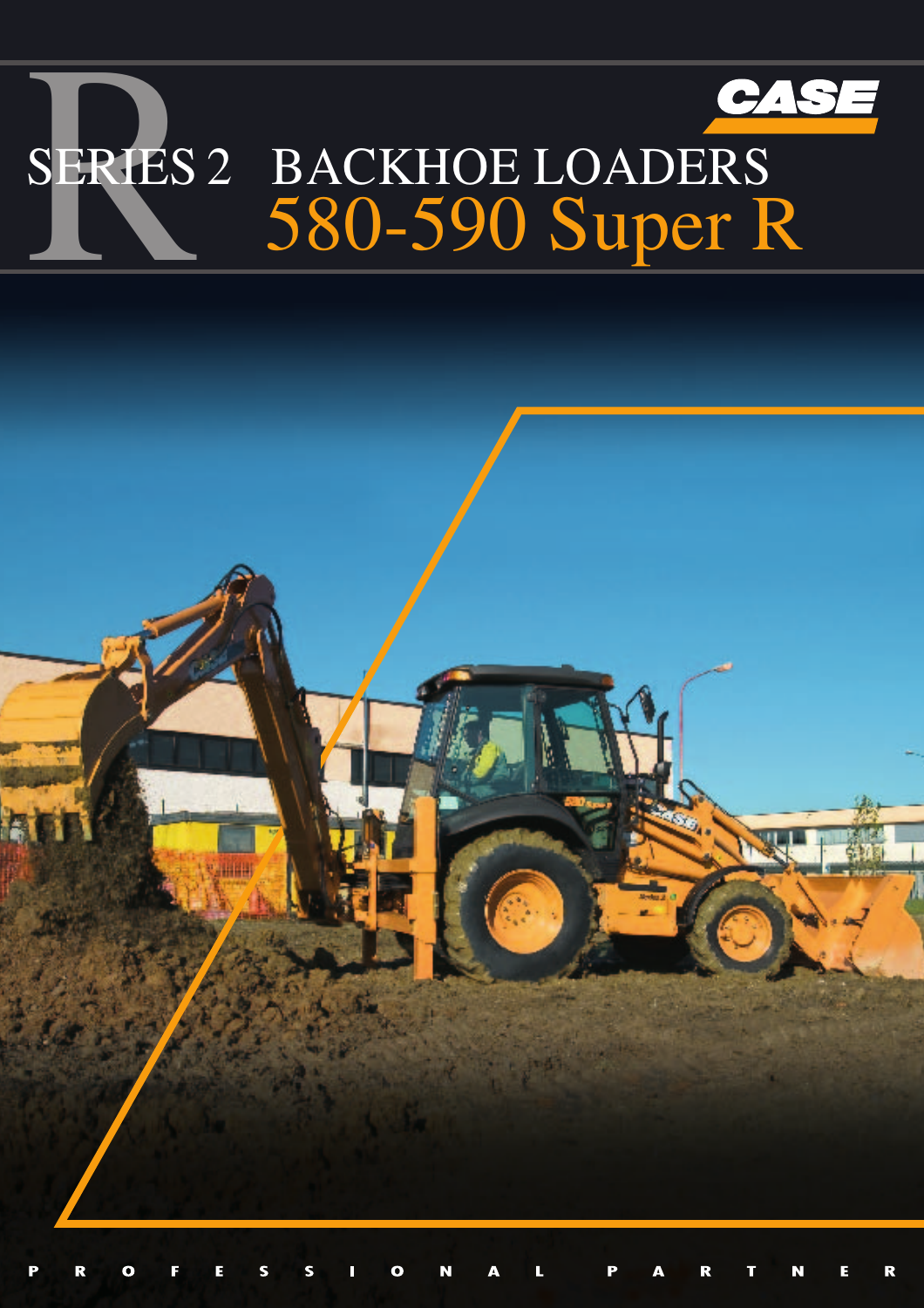# BACKHOE LOADERS **CASE 580 Super R Series 2/ 590 Super R Series 2**

#### **NEW BACKHOE "PILOT CONTROL" OPTION**

The fully adjustable control lever towers (sideways / backwards & forward) ensure a comfortable working position for all types and sizes of operators. For safety, the pilot control can be disabled. If required, the control systems can be switched between backhoe and excavator patterns to suit all operators.

#### **POWERSHUTTLE OR POWERSHIFT**

For comfort, on both models 580 Super R and 590 Super R, there is a **choice of "PowerShuttle" or "PowerShift" transmission** to adapt to different user needs and applications as required.

#### **NEW CAB**

Comfortable and safe operation is achieved with **all-round visibility from the cab.** Ergonomics, instrumentation and design have been further improved to enable the operator to safely concentrate on the job at hand. **The rear glass is fully tiltable.**



### **NEW HYDRAULICS**

Effective, comfortable and top quality work can be achieved with the **new flow compensation hydraulics.** This new Load Sensing, flow compensation hydraulic system allows the machines to perform with **co-ordination, soft operation and precision in all movements.**

Three pressure control checks are now grouped together making possible an easier and immediate diagnosis in any situation.

On the "Pilot" version an optional additional valve is now available for special attachments (e.g. Auger) which features a proportional control.

## **NEW TILTING HOOD**

The engine tilting hood is **easy to open thanks to 2 handles** on the left side for quicker maintenance. **All checking points can be accessed from the ground.** To prevent vandalism, the bonnet latch has been placed inside the cab.



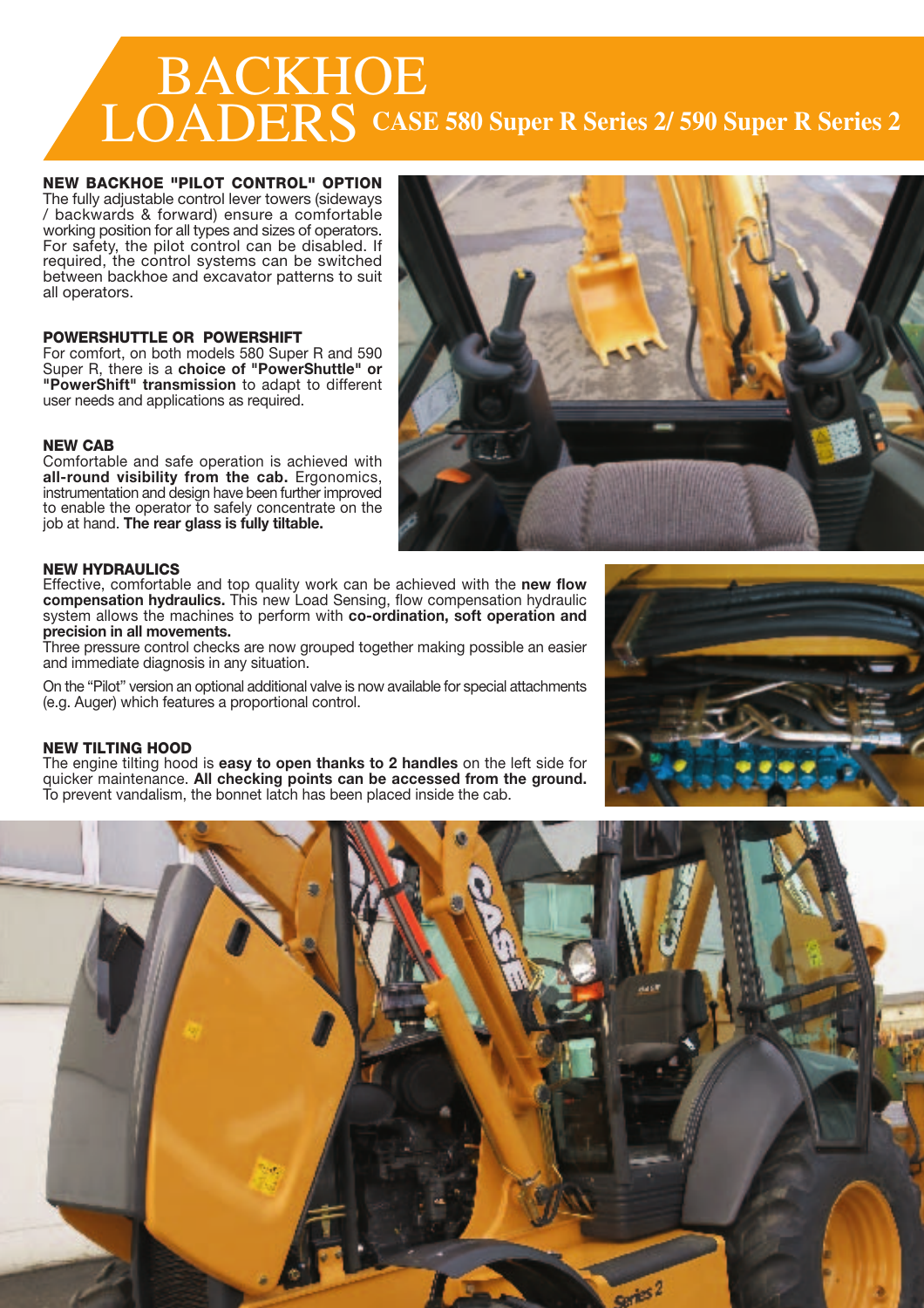

| <b>Make</b>                            | <b>CASE - FAMILY III</b>              |                           |  |
|----------------------------------------|---------------------------------------|---------------------------|--|
| <b>Model</b>                           | 445T/M2                               | 445TA/M2                  |  |
| <b>Type</b>                            | Turbo-charged                         | Turbo-charged intercooler |  |
| <b>Capacity</b>                        |                                       | 4.5 <sub>1</sub>          |  |
| <b>Number of cylinders</b>             |                                       | 4                         |  |
| <b>Bore x stroke</b>                   | 104 x 132 mm                          |                           |  |
| <b>Injection system</b>                | <b>Direct</b>                         |                           |  |
| Maximum speed without load 2450±50 rpm |                                       | 2430±50 rpm               |  |
| <b>Power ISO 14396</b>                 | 71 kW/95 hp                           | 82 kW/110 hp              |  |
| <b>Rated speed under load</b>          | 2200 rpm                              |                           |  |
| <b>Maximum torque, EC/97/68</b>        | 400 Nm                                | 480 Nm                    |  |
| Speed at maximum torque                | 1400 rpm                              |                           |  |
| Air filter                             | Dry type - two elements               |                           |  |
| Oil filter                             | Full flow type, with screw-on element |                           |  |
|                                        |                                       |                           |  |

**580 Super R - Series 2 590 Super R - Series 2**

The engines conform to 97/68/CE Tier 2 standards for reduced pollution. Their reliability and low cost of operation are a byword among Case users.



## **Type** PowerShuttle **Speeds** 4 FWD / 4 REV **Maximum speeds** FWD 1st, 2nd, 3rd and 4th 6.4, 10.3, 21.9 and 39 kph REV 1st, 2nd, 3rd and 4th 7.6, 12.3, 26.2 and 46.4 kph<br> **Torque converter stall ratio** 2.31:1 **Torque converter stall ratio Two types of transmission POWERSHUTTLE**

Simplicity is also synonymous with strength, that is why CASE uses a mechanical gearbox on its backhoe-loader. It has been tested over long periods and the latest version is the result of long experience.

### **POWERSHIFT**

| <b>Type</b>                            | <b>PowerShift</b>           |  |
|----------------------------------------|-----------------------------|--|
| <b>Speed</b>                           | 4 FWD / 2 REV               |  |
| <b>Maximum travel speeds</b>           |                             |  |
| 1st, 2nd, 3rd and 4th                  | 6.3, 11.8, 23.4 et 41.4 kph |  |
| 1st and 2nd                            | 7.5 and 14.0 kph            |  |
| <b>Stall ratio of torque converter</b> | 2.31:1                      |  |

The management of the "PowerShift" gearbox provides smooth gearshifts, using synchronised gears for longer life of the mechanical parts and increased convenience for the operator. The inverter lever is ergonomically located to the left of the steering wheel.



| <b>Type of pump</b>           | Gear      |  |
|-------------------------------|-----------|--|
| <b>Number of bodies</b>       | 2         |  |
| <b>Maximum flow</b>           |           |  |
| 580 Super R                   | 160 l/min |  |
| 590 Super R                   | 170 l/min |  |
| <b>Maximum pressure level</b> | 210 bar   |  |
| <b>Filtration</b>             | 7u        |  |
|                               |           |  |

The hydraulic system combines the simplicity and strength of a two body gear pump with the ease of use of a modular type circuit.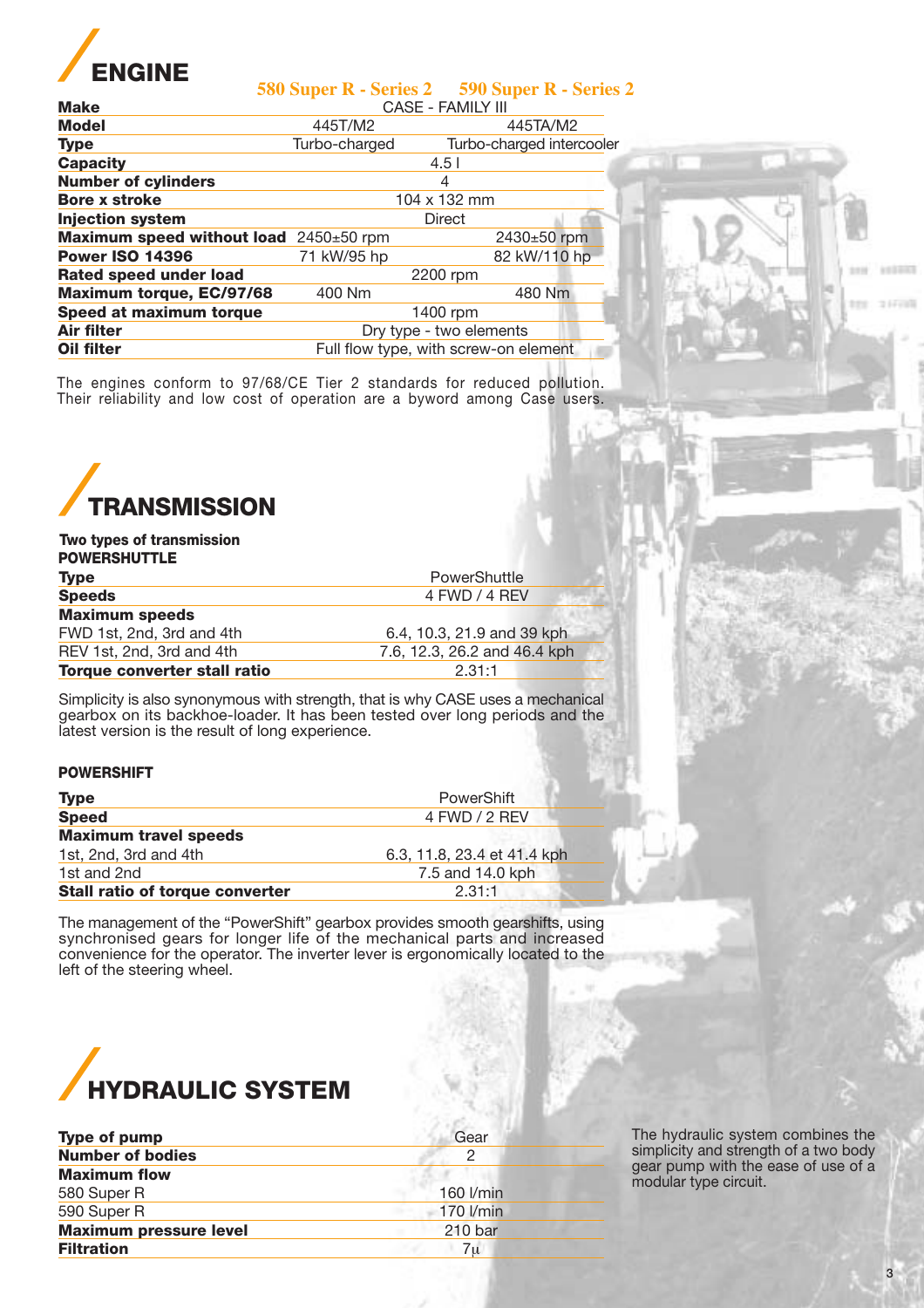

The new side instrument/control panel is just one example of CASE's expertise in ergonomics. All the main indicators are centralised in the same visual area around the tachometer. Clear indicators allow the operator to concentrate on the essential task at hand, whilst **the controls are placed in an ergonomic position** close to the operator's hand for both loader and backhoe operation. The **fully glazed cab** gives a **panoramic view over the work area** of both the loader and the backhoe. Access is by two wide doors, with anti-slip steps. The cab structure is certified **ROPS/FOPS**. The **rear window swings up** for easy ventilation.

# **NOISE LEVELS**

| LpA (inside) 580 & 590 Super R  | 77 dBA  |
|---------------------------------|---------|
| LwA (outside) 580 & 590 Super R | 105 dBA |



| <b>Fuel tank</b>               | 1281        |
|--------------------------------|-------------|
| <b>Hydraulic reservoir</b>     | 551         |
| <b>Total hydraulic circuit</b> | 118 I       |
| <b>Engine oil</b>              | 13.61       |
| <b>Cooling system</b>          | 24 I        |
| <b>Gear box oil</b>            | 18 I        |
| <b>Front axle 4WD</b>          |             |
| Differential                   | 7.0 L       |
| Final reduction                | $0.7 + 0.7$ |
| <b>Rear axle 4WD</b>           |             |
| Total                          | 22.0 l      |

The high capacity fuel tank provides long periods of work between fill-ups to reduce stoppage time.



| <b>Voltage</b>    | 12 Volts          |
|-------------------|-------------------|
| <b>Battery</b>    | $12$ V x 95 Amp/h |
| <b>Alternator</b> | 90 Amp            |



Multi-disc, oil-immersed service brakes on the rear wheels, together with automatic engagement of the front wheel drive, ensure optimum safety in all travel conditions.

| <b>Disc diameter</b>       | 203 mm     |
|----------------------------|------------|
| <b>Total friction area</b> | 2878 $cm2$ |

| <b>STEERING</b> |  |
|-----------------|--|

| <b>580 &amp; 590 Super R Series 2</b><br><b>Turning radius</b> |         |
|----------------------------------------------------------------|---------|
| at ext. edge of front tyres                                    | 4250 mm |
| at bucket corner                                               | 5525 mm |
| at bucket tooth                                                | 5625 mm |







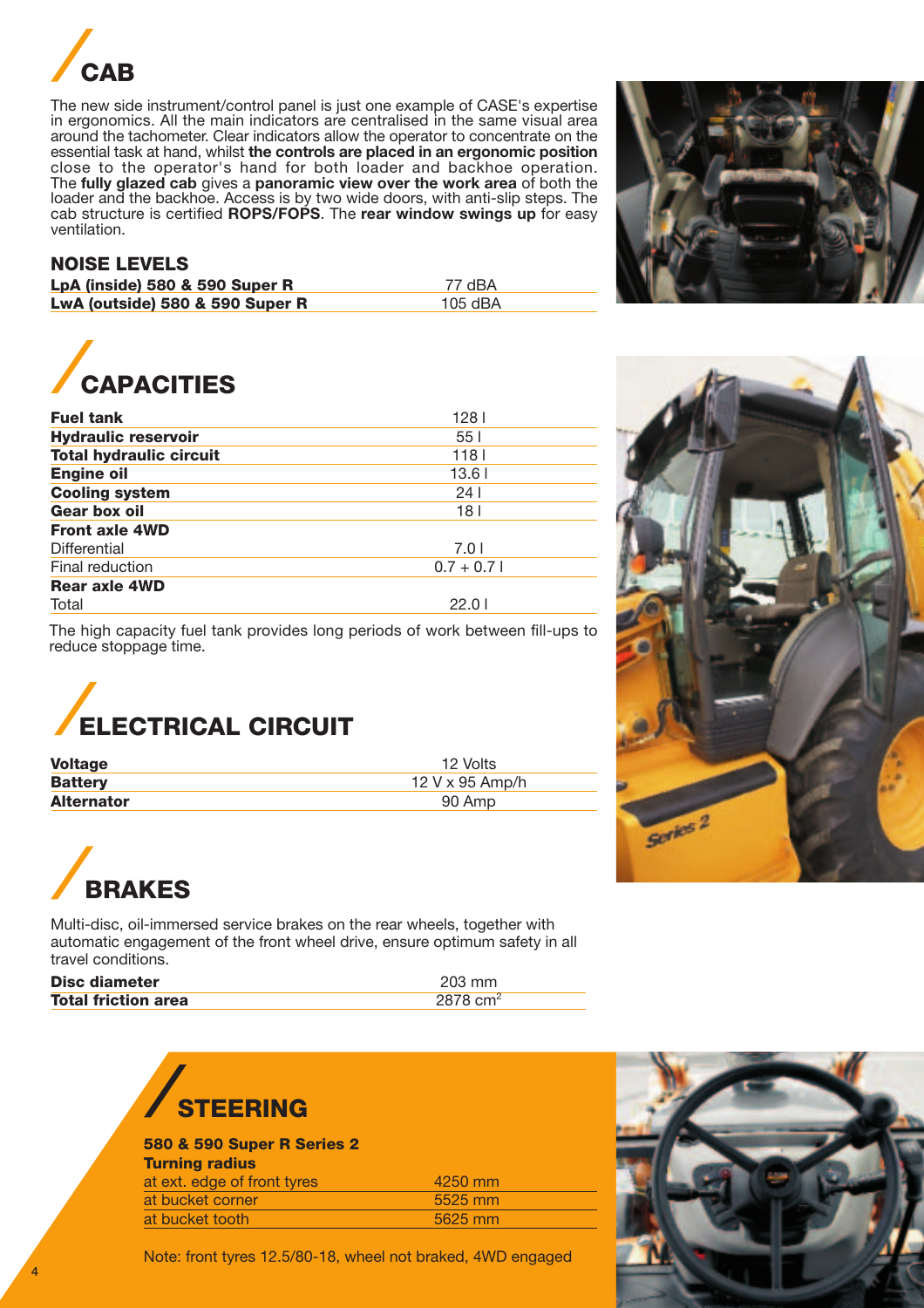

# **FIXED REAR AXLE**

Lockable differential 100% **4WD OSCILLATING FRONT AXLE** Oscillation 11° / 11°



#### **580 e 590 Super R Series 2** 4 WD Front 4 WD Rear

| $12.5/80 \times 18 - 10$ PR |  |
|-----------------------------|--|
| $18.4 \times 26 - 10$ PR    |  |
| $16.9 \times 28 - 10$ PR    |  |





|   |                                         | <b>Side-shift</b> |
|---|-----------------------------------------|-------------------|
|   | A Overall length - with standard bucket | 5.77 m            |
| в | Boom height transport position          | 3.90 <sub>m</sub> |
|   | <b>C</b> Wheelbase                      | 2.18 m            |
|   | <b>D</b> Cab height                     | 2.90 <sub>m</sub> |
|   | Overall width - with standard bucket    | $2.43 \text{ m}$  |
|   | Width outside tyres                     | $2.23 \text{ m}$  |
|   | Stabiliser levelling compensation angle | $14^\circ$        |
|   |                                         |                   |







In the Sideshift version, with the standard tooth loader bucket, 610 mm rear bucket, full fuel tank and operator (75 kg). **580 & 590 Super R Series 2 4 WD, standard dipper/Ext.** kg 7910 / 8140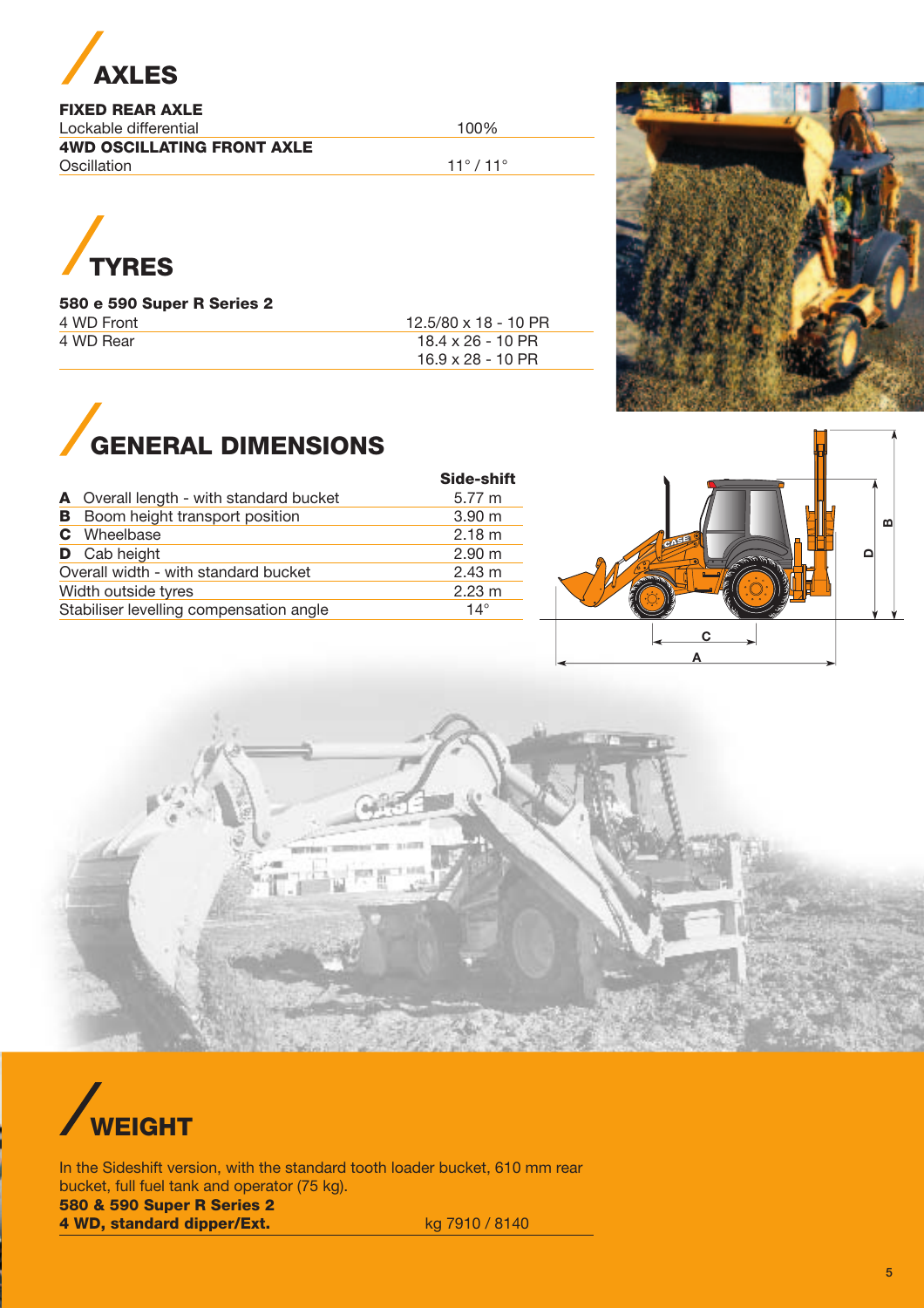# **LOADER AND BACKHOE EQUIPMENT**

# **LOADER**

All the controls for the loader attachment are centralised on a single control lever ergonomically located to the right hand of the operator. Using simple movements the operator can safely control the loader arm, the bucket and the opening/closing of the 4X1, using just one lever. This allows for concentration on his work and on the area surrounding the machine.

The PowerShift version is equiped with an additional switch on loader lever to engage the rear lock differential.

| <b>LOADER ATTACHMENT</b>                        | <b>Digging</b><br>buket | 4 in 1<br>buket |
|-------------------------------------------------|-------------------------|-----------------|
| A Maximum dump height under bucket at 45°<br>mm | 2685                    | 2693            |
| <b>B</b> Maximum reach with bucket at 45°<br>mm | 830                     | 813             |
| <b>C</b> Maximum height pin<br>mm               | 3460                    | 3458            |
| <b>D</b> Maximum bucket height<br>mm            | 4250                    | 4405            |
| <b>E</b> Horizontal bucket digging depth<br>mm  | 120                     | 125             |
| <b>F</b> Bucket angle (on ground)               | $43^\circ$              | $43^\circ$      |
| Bucket angle (in the transport position)        | $46^{\circ}$            | $46^{\circ}$    |
| Lift capacity                                   |                         |                 |
| (at bucket load centre of gravity)<br>kg        | 4830                    | 4610            |
| Maximum height lifting capacity<br>kg           | 3450                    | 3195            |
| Lift force (boom cylinders)<br>daN              | 3565                    | 3577            |
| Breakout force (bucket cylinders)<br>daN        | 6545                    | 6650            |



*Dimensions and specifications measured as per SAE J 732 c standard using a 4WD backhoe loader.*

The reinforced structure of the loader arm gives exceptional rigidity when loading, providing the operator with efficient, precise movements in the toughest conditions. The loader attachment also has two additional functions to provide faster cycles: Float position and automatic return-to-dig.

| <b>BACKHOE</b>                    |     | <b>MECHANICAL QUICK COUPLER</b> |                          |                 |  |
|-----------------------------------|-----|---------------------------------|--------------------------|-----------------|--|
|                                   |     | <b>STANDARD DIPPER</b>          | <b>EXTENDIBLE DIPPER</b> |                 |  |
|                                   |     |                                 | Retracted                | <b>Extended</b> |  |
| Swinging angle                    |     | $180^\circ$                     | $180^\circ$              | $180^\circ$     |  |
| <b>G</b> Maximum digging depth    | mm  | 4612                            | 4612                     | 5799            |  |
| H Maximum reach from swing centre | mm  | 5906                            | 5906                     | 6992            |  |
| <b>J</b> Maximum operating height | mm  | 5837                            | 5831                     | 6537            |  |
| K Load height                     | mm  | 3917                            | 3938                     | 4645            |  |
| L Maximum reach at rear axle      | mm  | 7231                            | 7231                     | 8317            |  |
| M Capacity at maximum load height | mm  | 1828                            | 1787                     | 2757            |  |
| Central offset                    | m   | 0.62                            | 0.62                     | 0.62            |  |
| Lift capacity at max outreach     | kg  | 1495                            | 1370                     | 1090            |  |
| Breakout force (bucket cylinder)  | daN | 5603                            | 5603                     | 5603            |  |
| Digging force (dipper cylinder)   | daN | 3744                            | 3775                     | 2643            |  |



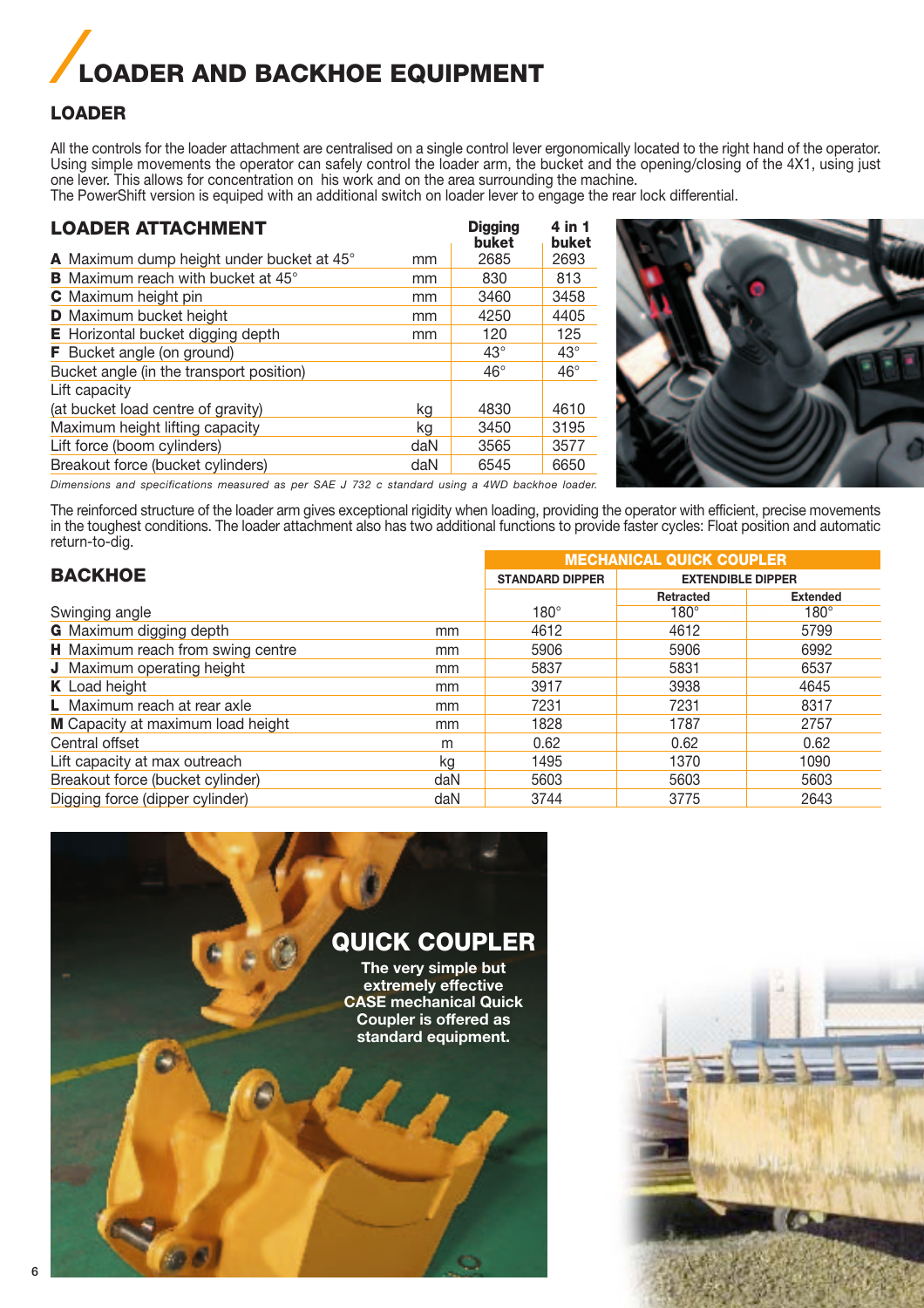

CASE



# **LOADER BUCKETS**

|                |    | эτα  | 4/1  | 0/ 1 |  |
|----------------|----|------|------|------|--|
| Capacity       |    | 1000 | 1000 | 1000 |  |
| Weight         | κg | 415  | 800  | 960  |  |
| Width at blade | m  | 2.25 | 2.25 | 2.25 |  |

# **BACKHOE BUCKETS**

| Width  | mm                                                                                                              | 300   400   450   610   750   900            |  |  |  |
|--------|-----------------------------------------------------------------------------------------------------------------|----------------------------------------------|--|--|--|
| Weight | kg the set of the set of the set of the set of the set of the set of the set of the set of the set of the set o | $\parallel$ 92   106   114   134   152   172 |  |  |  |



**7**